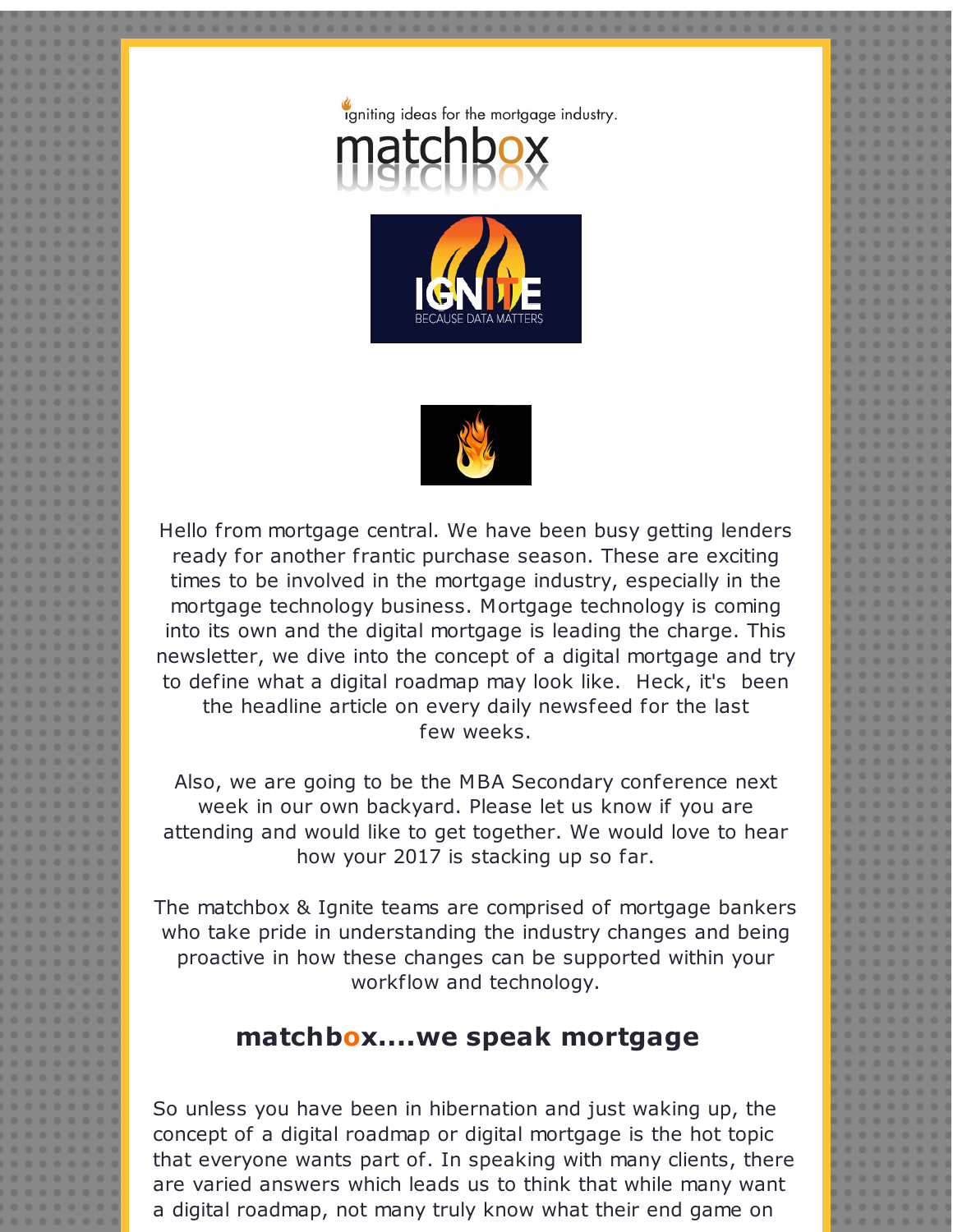this topic. A digital roadmap would seem to be a plan to incorporate a "digital" strategy to your mortgage origination process. While this makes sense, in concept, what does it mean? One thing is for sure, neither Alexa or Google Home have a clue; both of them are getting back to us later.

Let's start with the word - Digital. It implies converting something that was manual to electronic. So if we try to translate this mortgage lending would be converting an in-person or manual application to one that is fully digital. What exactly does that mean? That there is no person involved and the application comes in electronically? That is nothing new- there have been applications coming via the internet for years.

Let's move on to another view of "digital" which implies that the application can proceed and customer information can be extracted or supplied electronically i.e. digital workflow. There are many companies offering this service and many people seem to be excited and see it as the wave of the future. Let's just say we are cautiously optimistic when we still see mortgage companies wheeling around 2 lb. files of paper from dept. to dept. That's only the internal challenge to execute if you can get a client convinced to provide their banking account user names and passwords. A big part of your digital mortgage plan needs to take your client acceptance into consideration; even millennials will be skeptical.

So we are at the stage where you have an application and client information without interaction. Now we move onto generating disclosures, running credit, running AUS, and issuing a pre approval all after a few clicks of a mouse. Sounds good on the surface, but what happens when a client gets a negative result and something that requires an explanation pops up and that loan cannot proceed. Where does this loan go and are you going to be able to speak with the client after they go through this process and then needs to speak to someone to "rescue" the application? What I am trying to figure out is what is the real reason why mortgage companies want to employ a digital mortgage strategy?

## Is it:

To make the mortgage process more efficient To reduce the cost per loan by reducing the role of a loan officer To improve the client experience To shorten the application to closing timeline To set themselves up for the mortgage process of the future To present themselves as a state of the art mortgage company

Most likely, all of the above to some degree.